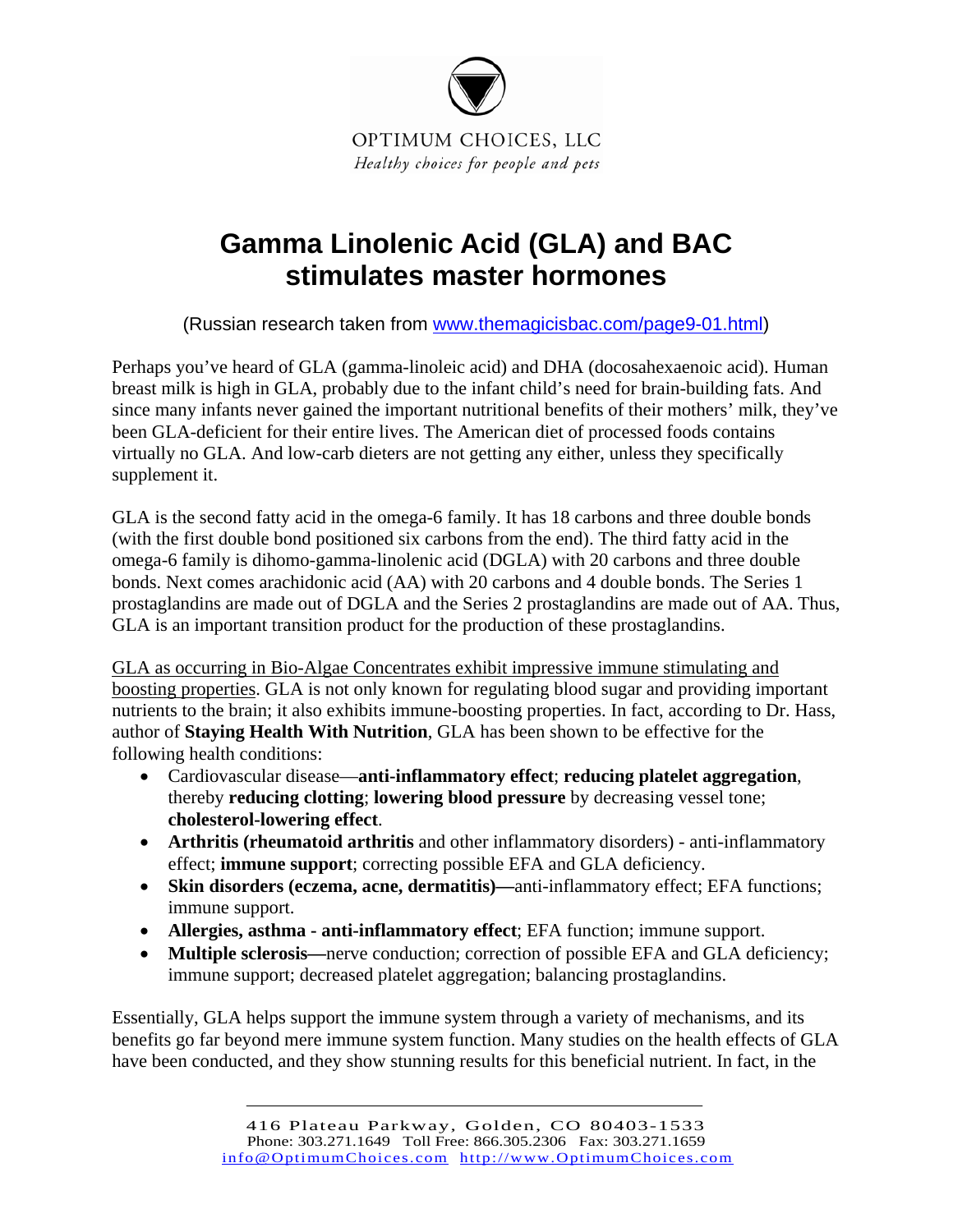1980s, GLA was studied more intensively than any other nutrient: About 200 clinical trials took place in university hospitals and medical schools throughout the world. One of these researcher, Dr. Horrobin states "that his studies have led him to believe that a lack of essential fatty acids could turn out to be **one of the most common defects in human biochemistry and a significant factor in many diseases"**. Essential fatty acids are especially important in the function of nerve, muscle, and **immune systems**, for when people lack the proper balance, the neurological, endocrine, and immune systems are shown to be adversely affected.

GLA has proven to be effective in the treatment of many serious diseases. Double-blind, placebo-controlled studies for atopic eczema demonstrate that GLA improves skin conditions, relieves itching, and reduces the amount of steroid medication required. In a large, placebocontrolled trial at Bristol University in England, both adults and children showed substantial improvements. In clinical trials for diabetes, **GLA has reversed neurological damage** and lowered plasma cholesterol and triglycerides. GLA has also been shown to be beneficial in the treatment of Sjogren's Syndrome.

*—Innocent Casualties: The FDA's War Against Humanity by Elaine Feuer* 

It is important to point out, however, that many of the studies conducted on GLA used evening primrose oil as their source for this essential fatty acid. GLA from evening primrose oil is an isolated nutrient in a high concentration. Since Bio-Algae Concentrates is a whole food containing a full spectrum of proteins, minerals, vitamins, fatty acids, and other nutrients, its GLA occurring with other EFA and other co-dependant nutrients will be significantly more nutritionally functional and beneficial to overall health.

The richest whole-food sources of GLA are mother's milk, spirulina micro-algae, and the seeds of borage, black currant, and evening primrose. GLA is important for growth and development, and is found most abundantly in mother's milk; spirulina (as contained in BAC) **is the nexthighest whole-food source**. We often recommend it for people who were never breast-fed, in order to foster the hormonal and mental development that may never have occurred because of lack of proper nutrition in infancy. (A standard 10 grams dosage of spirulina contains a good daily source of GLA)

*—On Spirulina in Healing With Whole Foods by Paul Pitchford*

Foods high in saturated fats, typical of the American diet, may block the beneficial work of essential fatty acids in the human body, leading to many disease conditions.

Gamma linolenic acid (GLA), an essential fatty acid, is a precursor for the body's prostaglandins, master hormones that control many body functions. The prostaglandin PGE1 is involved in many tasks including regulation of blood pressure, cholesterol synthesis, inflammation and cell proliferation. PGE1 is usually formed from dietary linolenic acid, and the GLA progresses to PGE1.**1** Dietary saturated fats and alcohol and other factors may inhibit this process, resulting in GLA deficiency and suppressed PGE1 formation.**<sup>2</sup>**

Numerous studies have shown GLA deficiency may figure in degenerative diseases and other health problems. Clinical studies show dietary intake of GLA can help arthritis,**3** heart disease**4**, obesity **5** , and zinc deficiency. **<sup>6</sup>** Alcoholism, manic-depression, aging symptoms and schizophrenia also have been ascribed partially to GLA deficiency.**7** A source of dietary GLA